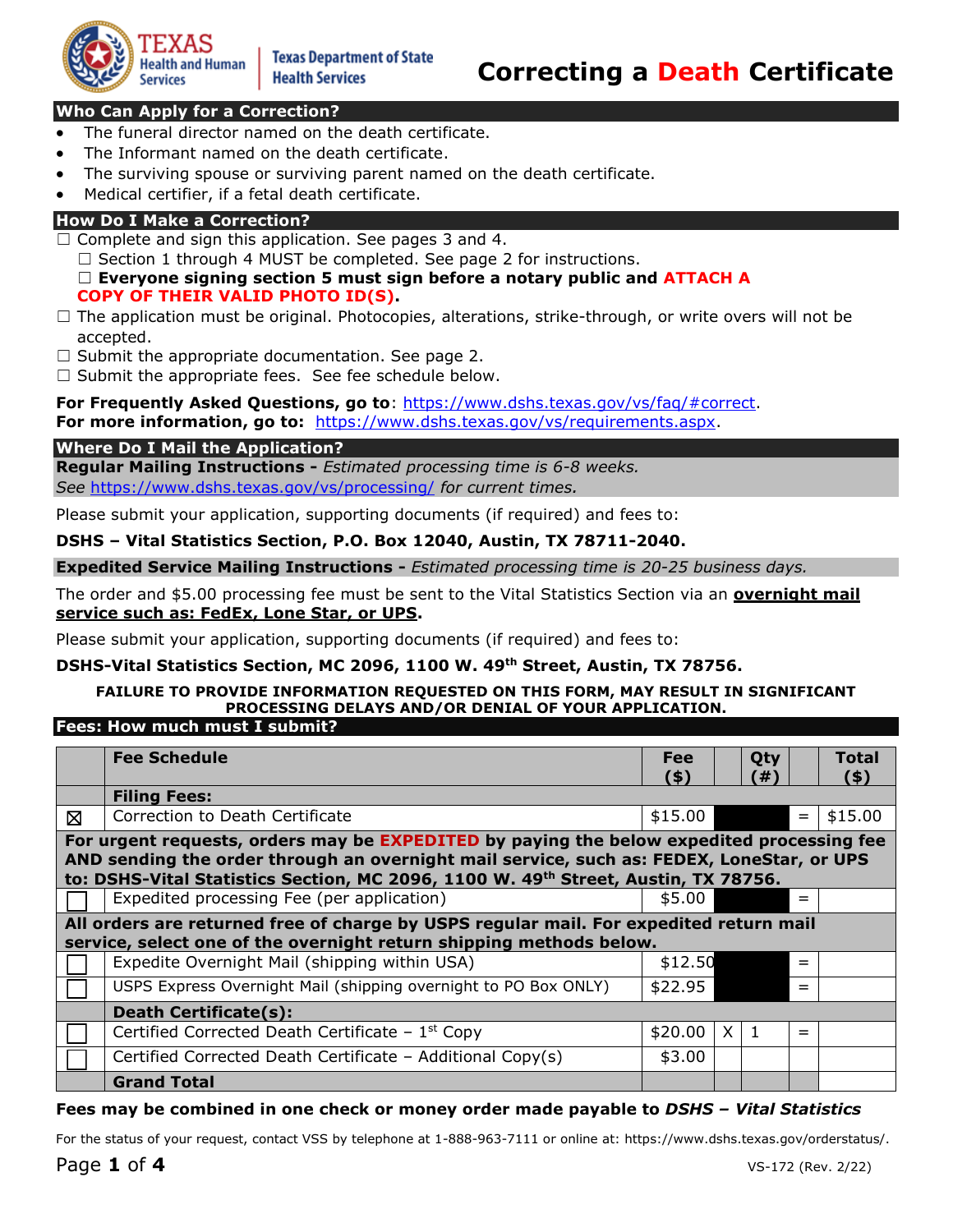### **What type of correction are you requesting?**

A correction to a death record may be filed to complete or correct a record that is incomplete or proved by satisfactory evidence to be inaccurate. The amendment shall be attached to and become a part of the legal record of the death. You must complete pages 3 and 4 of this application and may need to provide a supporting document (See Box#1).

| <b>Box # 1: Document Checklist</b>                                                                                |                                                                                                                          |                                |
|-------------------------------------------------------------------------------------------------------------------|--------------------------------------------------------------------------------------------------------------------------|--------------------------------|
| I want to                                                                                                         | You will need one of the supporting documents<br>shown in Box # 2 below                                                  | <b>Applicant</b><br>should be: |
| Correct decedent's name                                                                                           | No documentation required if applicant is the Informant                                                                  | Informant,                     |
|                                                                                                                   | or Funeral Director. If not, 1,2,4,5,6,7, or 8.                                                                          | Funeral Director,              |
| Add one "also-known-as" or AKA                                                                                    | No documentation required if applicant is the Informant                                                                  | <b>Surviving Spouse</b>        |
| to the deceased's name that is a<br>similar name                                                                  | or Funeral Director. If not, 9                                                                                           | or Surviving<br>Parent         |
| Correct date of birth and/or age<br>of decedent                                                                   | No documentation required if applicant is the Informant                                                                  |                                |
| Correct decedent's sex                                                                                            | or Funeral Director; otherwise, 2, 5 or 9.<br>No documentation required if applicant is the Informant                    |                                |
|                                                                                                                   | or Funeral Director; otherwise, 5 or 9.                                                                                  |                                |
| Correct birthplace of decedent                                                                                    | No documentation required if applicant is the Informant<br>or Funeral Director; otherwise, 2, 4, 5 or 9.                 |                                |
| Correct social security number of<br>decedent                                                                     | No documentation required if applicant is the Informant<br>or Funeral Director; otherwise, 3.                            |                                |
| Correct decedent's parent's first,                                                                                | No documentation required if applicant is the Informant                                                                  |                                |
| middle or last name                                                                                               | or Funeral Director; otherwise, 2, 5 or 9.                                                                               |                                |
| Correct marital status of                                                                                         | No documentation required if applicant is the Informant;                                                                 | Informant                      |
| decedent                                                                                                          | otherwise, 9. If changing status to married, must add                                                                    |                                |
|                                                                                                                   | name of surviving spouse.                                                                                                |                                |
| Correct surviving spouse's name                                                                                   | No documentation required to correct misspellings, if                                                                    | Informant or                   |
| Correct informant's information                                                                                   | applicant is the Informant or Funeral Director; otherwise,<br>9. If correction is more significant than the spelling, 9. | <b>Funeral Director</b>        |
| Correct decedent's residence<br>street address                                                                    | No documentation required.                                                                                               |                                |
| Correct method or place of<br>disposition                                                                         | No documentation required.                                                                                               | <b>Funeral Director</b>        |
| Correct Name and Address of                                                                                       | For Funeral Home replacement, provide a letter from the                                                                  |                                |
| <b>Funeral Facility</b>                                                                                           | Funeral Home on the death certificate; otherwise, 9.                                                                     |                                |
| Correct place of death                                                                                            | 7 or 8                                                                                                                   |                                |
| □ Correct Medical Information<br>(Date of death and information<br>at or below "Certified" line -<br>items 26-41) | 10                                                                                                                       | <b>Medical Certifier</b>       |
| Correct Medical Information -<br>Fetal death certificate                                                          | No documentation required.                                                                                               |                                |

### **Suggested Supporting Documents:**

Documents must be **original certified copies (no photocopies)**, on official letterhead, or with an original certification or seal unless otherwise specified below. Foreign documents, including notaries must have an apostille or legalization, from the Foreign Country where the document was issued. **All supporting documents must match the requested correction(s) exactly.** 

|                | <b>Box # 2: Supporting Documents</b>                                                                           |
|----------------|----------------------------------------------------------------------------------------------------------------|
|                | Funeral home contract or worksheet - Photocopy accepted                                                        |
|                | Baptismal certificate - Must be within first 5 years of birth                                                  |
| 3              | Social security card of deceased - Photocopy accepted                                                          |
| 4              | Armed forces discharge papers (form DD 214) - Photocopy accepted                                               |
| 5              | Birth certificate of deceased                                                                                  |
| 6              | Divorce record (limited use)                                                                                   |
| $\overline{ }$ | Medical records                                                                                                |
| 8              | Medical Examiner/Justice of the Peace, Police or EMS Reports                                                   |
| 9              | A certified copy of a court order affecting information shown on the death certificate. Include all pages with |
|                | judge's signature and seal of the court.                                                                       |
| 10             | Medical amendment filed by the medical certifier                                                               |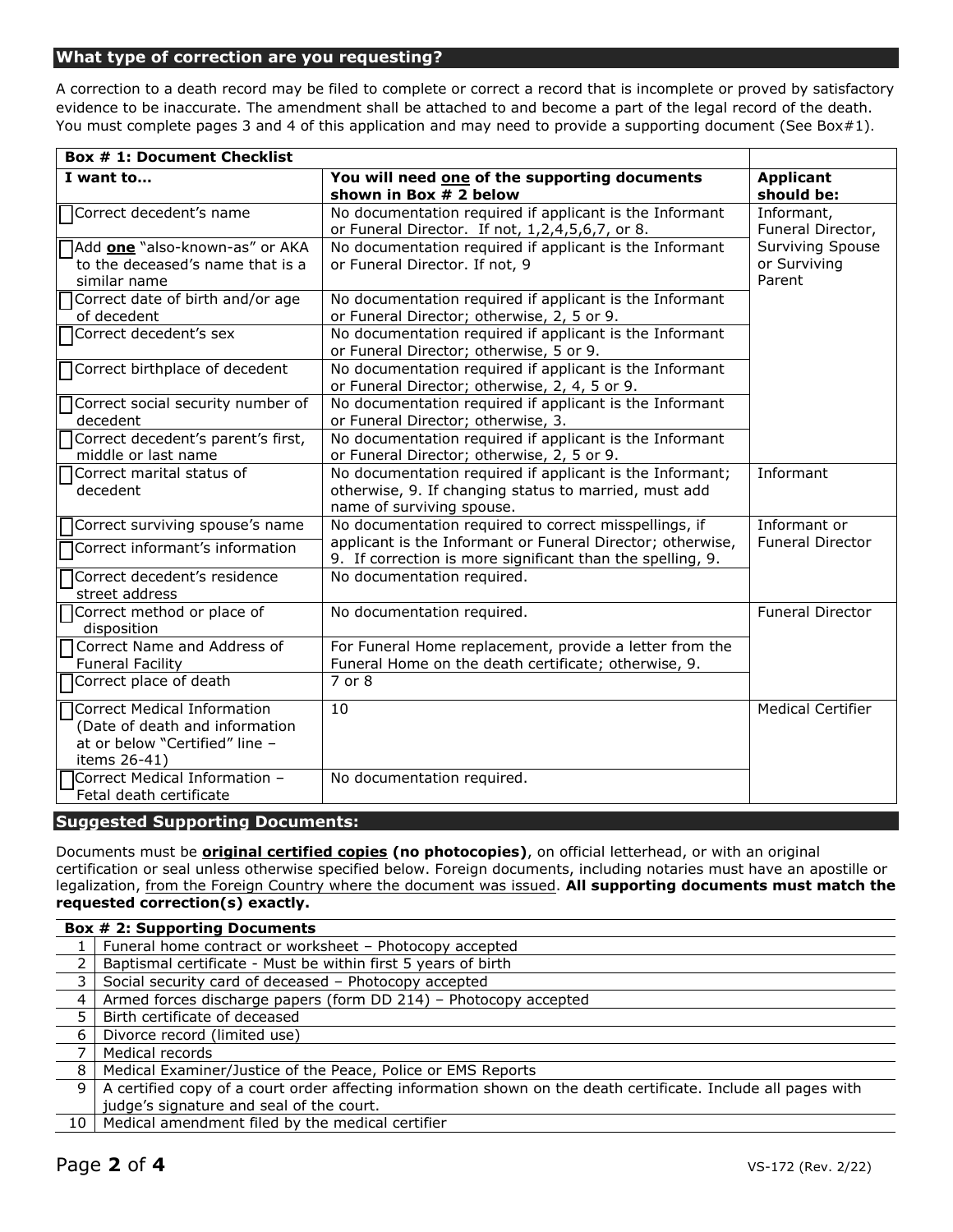

**IMPORTANT:** Photocopies, alterations, strike-through, or write overs in Section 1 through 5 will not be accepted. Please use a new application if you make a mistake.

# **Death Certificate Correction Application**

Type or Print (please use blue or black ink ONLY) Type or Print Remittance No.

# **Section 1: What is Your Name? (Applicant's Information)**  Name (First, Middle, Last): Address (**Mailing** Address, City, State, Zip): Email Address: Telephone # (daytime) ( ) - Your relationship to Person named on the death certificate: ☐Funeral Director ☐Informant ☐Surviving Spouse/Parent ☐Medical Certifier (Fetal Death Only) >>>>>>>**A COPY OF THE APPLICANT'S PHOTO ID MUST BE ATTACHED**<<<<<<<

# **Section 2: Death Certificate Information**

**Enter information as it appears on the current death certificate (before corrections).** 

| Death Certificate Number, if known: |  | $142 -$                                      | ۰        |            |      |                         |
|-------------------------------------|--|----------------------------------------------|----------|------------|------|-------------------------|
| Decedent's First Name:              |  | Middle Name:                                 |          | Last Name: |      |                         |
| Date of Death:                      |  |                                              |          |            | Sex: |                         |
| Place of Death (City or town)       |  |                                              | (County) |            |      | (State)<br><b>TEXAS</b> |
| Decedent's Date of Birth:           |  | Decedent's Social Security Number, if known: |          |            |      |                         |

# **Section 3: What do you want to correct?**

We **cannot** accept whiteout, strike-through, alterations, or write overs.

| List items to be added,<br>corrected or removed | What is on the death certificate<br>now? | What should the death<br>certificate say? |
|-------------------------------------------------|------------------------------------------|-------------------------------------------|
| Example: Decedent's First Name                  | Andre                                    | Andres                                    |
| Example: Date of Birth                          | August 2, 1955                           | August 12, 1956                           |
|                                                 |                                          |                                           |
|                                                 |                                          |                                           |
|                                                 |                                          |                                           |
|                                                 |                                          |                                           |
|                                                 |                                          |                                           |
|                                                 |                                          |                                           |
|                                                 |                                          |                                           |
|                                                 |                                          |                                           |
|                                                 |                                          |                                           |